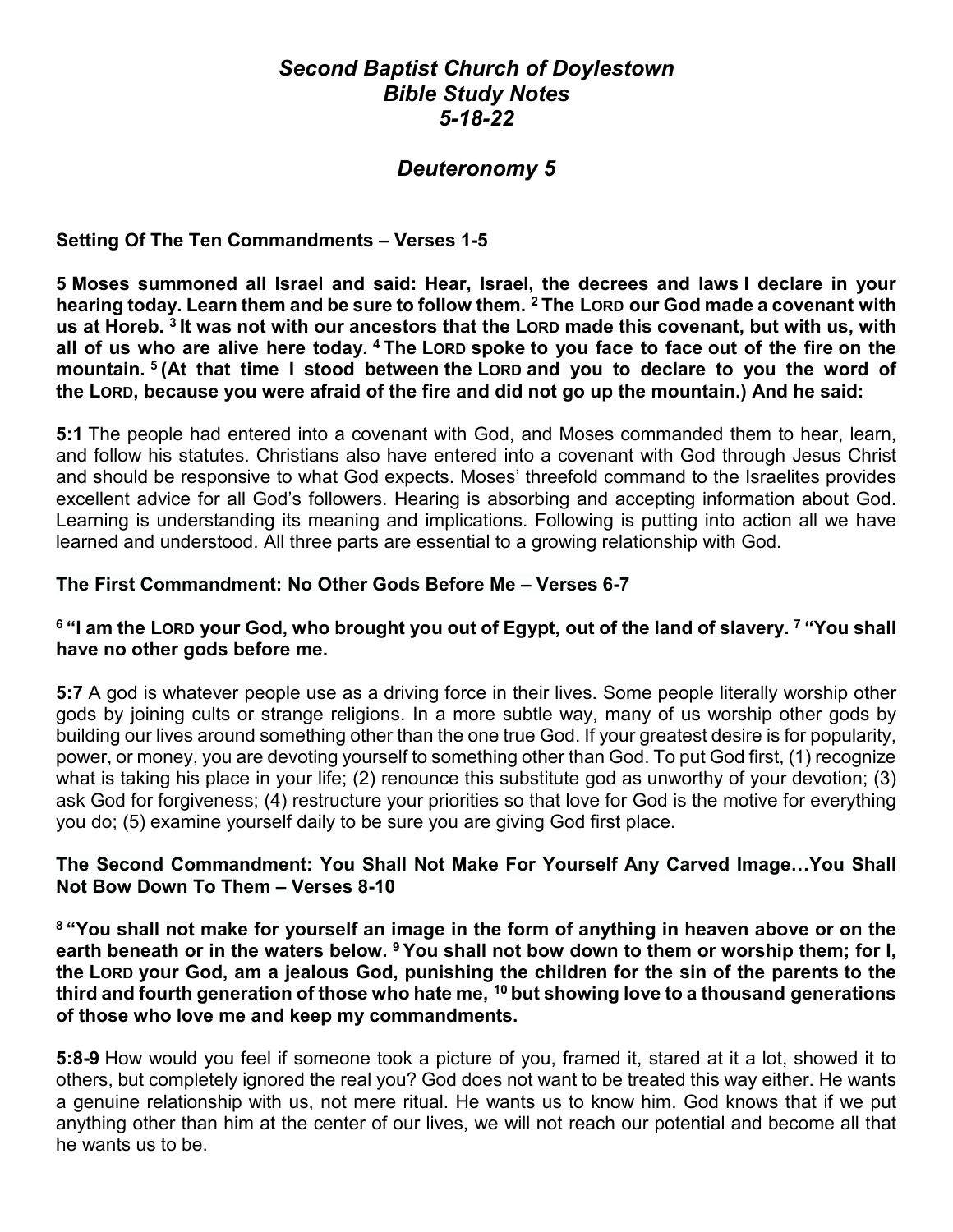# **The Third Commandment: You Shall Not Take The Name Of The Lord Your God In Vain – Verse 11**

### **<sup>11</sup> "You shall not misuse the name of the LORD your God, for the LORD will not hold anyone guiltless who misuses his name.**

**5:11** We are familiar with the sin to be avoided in this commandment, that we should not misuse the name of the Lord by saying it in an empty or worthless way. But there is also a good work that is commanded: to use God's name to praise him and ascribe to him glory. This is the opposite of misusing his name. While you might be able to keep yourself from swearing, how have you done at finding time to praise God and honor his name?

# **The Fourth Commandment: Remember The Sabbath Day – 12-15**

**<sup>12</sup> "Observe the Sabbath day by keeping it holy, as the LORD your God has commanded you. <sup>13</sup> Six days you shall labor and do all your work, <sup>14</sup> but the seventh day is a sabbath to the LORD your God. On it you shall not do any work, neither you, nor your son or daughter, nor your male or female servant, nor your ox, your donkey or any of your animals, nor any foreigner residing in your towns, so that your male and female servants may rest, as you do. <sup>15</sup> Remember that you were slaves in Egypt and that the LORD your God brought you out of there with a mighty hand and an outstretched arm. Therefore the LORD your God has commanded you to observe the Sabbath day.**

**5:12** Remember the Sabbath day, to keep it holy: The seventh day (Saturday) was commanded to be respected as a day of rest. This rest was for all of Israel - servants and slaves as well as visitors. This is an important principle that might be too easily passed over. Here God declared the essential humanity and dignity of women, slaves, and strangers, and said they had the same right to a day of rest as the free Israeli man. This was certainly a radical concept in the ancient world.

**5:13-15** For in six days the LORD made the heavens and the earth: God established the pattern for the Sabbath at the time of creation. When He rested from His works on the seventh day, God made the seventh day a day of rest from all our works [\(Genesis 2:3\)](https://www.blueletterbible.org/kjv/gen/2/3/s_2003). But the most important purpose of the Sabbath was to serve as a shadow of the rest we have in Jesus.

**5:13-15** Some claim that Christians are required to keep the Sabbath today. But the New Testament makes it clear that Christians are not under obligation to observe a Sabbath day [\(Colossians 2:16-](https://www.blueletterbible.org/kjv/col/2/16-17/s_1109016) [17](https://www.blueletterbible.org/kjv/col/2/16-17/s_1109016) and [Galatians 4:9-11\)](https://www.blueletterbible.org/kjv/gal/4/9-11/s_1095009), because Jesus fulfilled the purpose and plan of the Sabbath for us and in us [\(Hebrews 4:9-11\)](https://www.blueletterbible.org/kjv/heb/4/9-11/s_1137009). However, though we are free from the legal obligation of the Sabbath, we dare not ignore the importance of a day of rest - God has built us so that we need one. Like a car that needs regular maintenance, we need regular rest - or we will not "wear" well. Some people are like high mileage cars that haven't been maintained well, and it shows.

# **The Fifth Commandment Honor Your Father And Your Mother – Verse 16**

# **<sup>16</sup> "Honor your father and your mother, as the LORD your God has commanded you, so that you may live long and that it may go well with you in the land the LORD your God is giving you.**

**5:16** Obeying our parents is our main task when we are young, but honoring them should continue even beyond their death. One way to honor parents is to provide for them in times of financial need or when they are ill and unable to care for themselves. Perhaps the best way to honor them is to pass on their Christ-honoring values to our children. Honoring involves all that sons and daughters do with their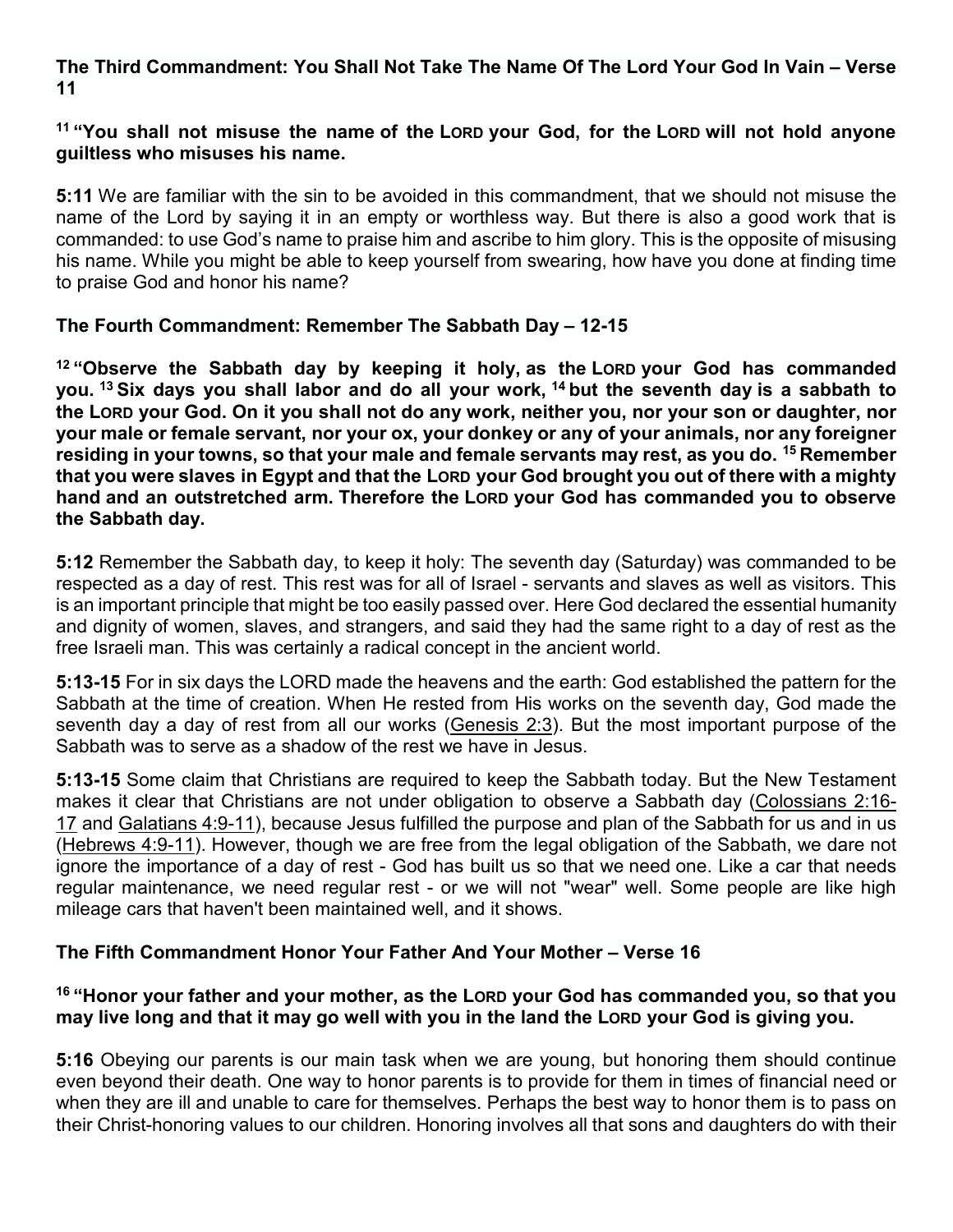lives—the way they work and talk, the values they hold, and the morals they practice. What are you doing to show respect to your parents? Are you living in a way that brings honor to them?

# **The Sixth Commandment: You Shall Not Murder – Verse 17**

# **<sup>17</sup> "You shall not murder.**

**5:17** "But I don't murder people," you may say. Good. That fulfills the letter of the law. But Jesus explained that hateful anger breaks this commandment (Matthew 5:21-22). Have you ever been so angry with someone who mistreated you that for a moment you wished that person were dead? Have you ever fantasized that you could get rid of someone? Jesus' teaching concerning this law demonstrates that we are capable of murder in our hearts. Even if we are legally innocent, we are all morally guilty of murder and need to ask God's forgiveness. We need to commit ourselves to the opposite of hatred and anger—love and reconciliation.

# **The Seventh Commandment: You Shall Not Commit Adultery – Verse 18**

# **<sup>18</sup> "You shall not commit adultery.**

**5:18** You shall not commit adultery: Recognize that the act itself is condemned. God allows no justification for the ways that many people often seek to justify extra-marital sex, such as saying "my partner doesn't understand me" or "we are in love" or "God led us to be with each other" or any other excuse.

**5:18** You shall not commit adultery: The New Testament clearly condemns adultery: Now the works of the flesh are evident, which are: adultery, fornication uncleanness, licentiousness … [\(Galatians 5:19\)](https://www.blueletterbible.org/kjv/gal/5/19/s_1096019). But more than the act itself, Jesus carefully explained the heart of this commandment. It prohibits us from looking at a woman to lust for her, where we commit adultery in our heart or mind, yet may not have the courage or opportunity to do the act [\(Matthew 5:27-30\)](https://www.blueletterbible.org/kjv/mat/5/27-30/s_934027). We aren't innocent just because we didn't have the opportunity to sin the way we really wanted to.

# **The Eighth Commandment: You Shall Not Steal – Verse 19**

#### **<sup>19</sup> "You shall not steal.**

**5:19** Not steal: This command is another important foundation for human society, establishing the right to personal property. God has clearly entrusted certain possessions to certain individuals, and other people or states are not permitted to take that property without due process of law.

**5:19** Not steal: We can also steal from God. Of course, this demands we honor God with our financial resources, so we are not guilty of robbing Him [\(Malachi 3:8-10\)](https://www.blueletterbible.org/kjv/mal/3/8-10/s_928008). But we can also rob God by refusing to give Him ourselves for obedience and His service, because He bought us and owns us: knowing that you were not redeemed with corruptible things, like silver or gold … but with the precious blood of Christ [\(1 Peter 1:18-19\)](https://www.blueletterbible.org/kjv/1pe/1/18-19/s_1152018); For you were bought at a price; therefore glorify God in your body and in your spirit, which are God's [\(1 Corinthians 6:20\)](https://www.blueletterbible.org/kjv/1co/6/20/s_1068020). [Ephesians 4:28](https://www.blueletterbible.org/kjv/eph/4/28/s_1101028) gives the solution to stealing. Let him who stole steal no longer, but rather let him labor, working with his hands what is good, that he may have something to give him who has need.

# **The Ninth Commandment: You Shall Not Bear False Witness – Verse 20**

**<sup>20</sup> "You shall not give false testimony against your neighbor.**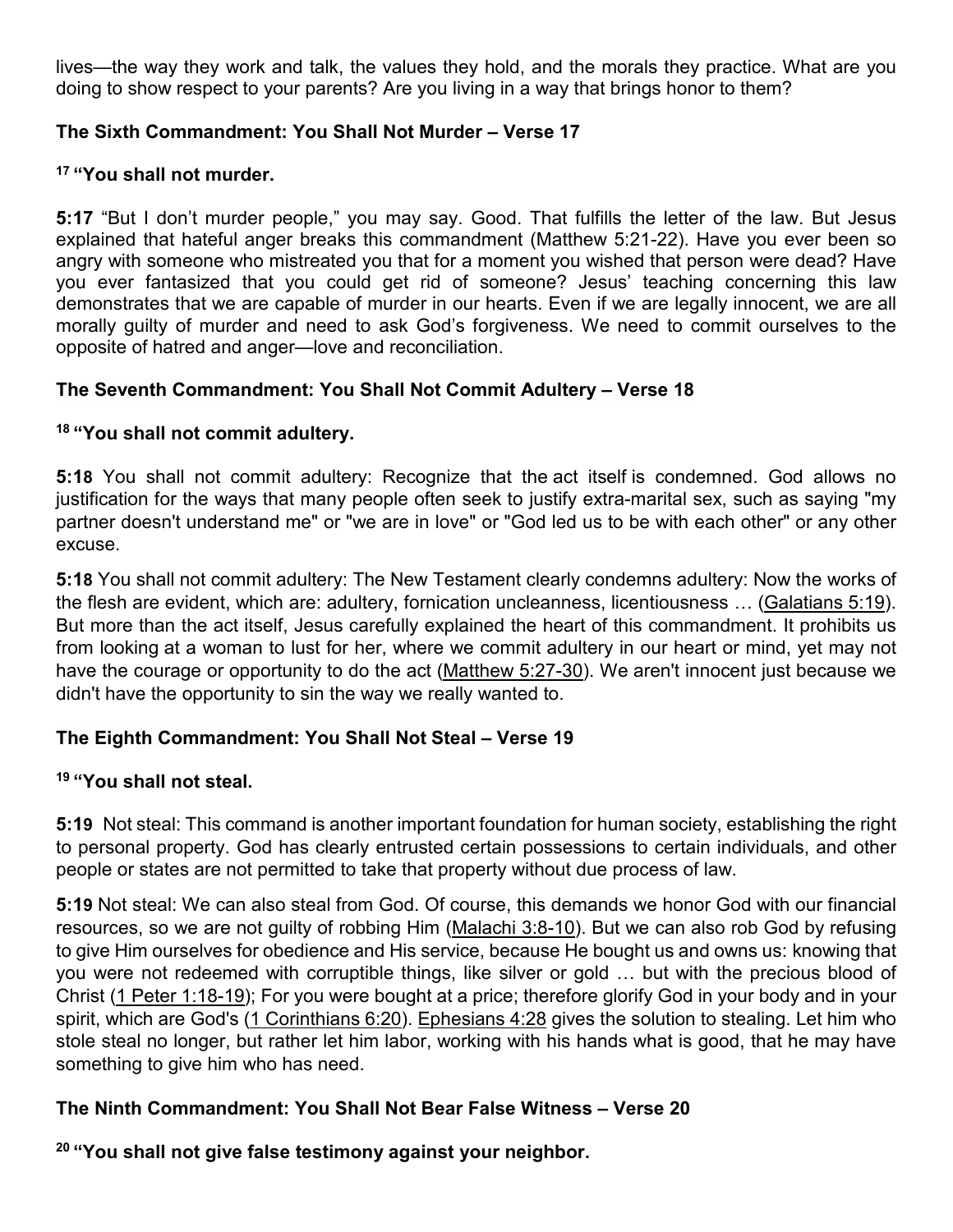**5:20** You shall not bear false witness against your neighbor: We can break the ninth commandment through slander, talebearing, creating false impressions, by silence, by questioning the motives behind someone's actions, or even by flattery.

"Slander … is a lie invented and spread with intent to do harm. That is the worst form of injury a person can do to another. Compared to one who does this, a gangster is a gentleman, and a murderer is kind, because he ends life in a moment with a stroke and with little pain. But the man guilty of slander ruins a reputation which may never be regained, and causes lifelong suffering."

**5:20** "Talebearing … is repeating a report about a person without careful investigation. Many, many times I have known what it is to suffer with that. To repeat a story which brings discredit and dishonor to another person without making sure of the facts, is breaking this commandment … How many people, especially Christian people, revel in this, and delight in working havoc by telling tales about others. To excuse the action by saying they believed the report to be true, or that there was no intention to malign, is no justification."

**5:20** What about inappropriate silence? "When someone utters a falsity about another and a third person is present who knows that statement to be untrue but, for reasons of fear or being disliked, remains quiet, that third person is as guilty of breaking this law as if he had told a lie."

You shall not bear false witness against your neighbor: The New Testament puts it simply. Do not lie to one another, since you have put off the old man with his deeds [\(Colossians 3:9\)](https://www.blueletterbible.org/kjv/col/3/9/s_1110009) "How very strange that we have ever come to think that Christian maturity is shown by the ability to speak our minds, whereas it is really expressed in controlling our tongues." Satan is always there to encourage a lie [\(John 8:44;](https://www.blueletterbible.org/kjv/jhn/8/44/s_1005044) [Acts 5:3\)](https://www.blueletterbible.org/kjv/act/5/3/s_1023003); and Jesus Himself was the victim of false witness [\(Mark 14:57\)](https://www.blueletterbible.org/kjv/mar/14/57/s_971057); in some ways, we might say this was the sin that sent Jesus to the cross.

# **The Tenth Commandment: You Shall Not Covet – Verse 21**

# **<sup>21</sup> "You shall not covet your neighbor's wife. You shall not set your desire on your neighbor's house or land, his male or female servant, his ox or donkey, or anything that belongs to your neighbor."**

**5:21** To covet means to ardently desire another person's prosperity. We are not to set our desires on anything that belongs to someone else. Not only can such cravings make us miserable, they can also lead us to other sins such as adultery and stealing. Envying others is a useless exercise because God is able to provide everything we really need, even if he does not always give us everything we want. To stop coveting, we need to practice being content with what we have. The apostle Paul emphasizes the significance of contentment in Philippians 4:11-12. It's a matter of perspective. Instead of thinking about what we don't have, we should thank God for what he has given and strive to be content. After all, our most important possession is free and available to everyone—eternal life through Christ.

#### **The Response Of Israel: Shrinking Fear – Verses 22-27**

**<sup>22</sup> These are the commandments the LORD proclaimed in a loud voice to your whole assembly there on the mountain from out of the fire, the cloud and the deep darkness; and he added nothing more. Then he wrote them on two stone tablets and gave them to me. <sup>23</sup> When you heard the voice out of the darkness, while the mountain was ablaze with fire, all the leaders of your tribes and your elders came to me. <sup>24</sup> And you said, "The LORD our God has shown us his glory and his majesty, and we have heard his voice from the fire. Today we have seen that a person can live even if God speaks with them. <sup>25</sup> But now, why should we die? This great fire will consume us, and we will die if we hear the voice of the LORD our God any longer. <sup>26</sup> For what mortal has ever heard the voice of the living God speaking out of fire, as we have, and**